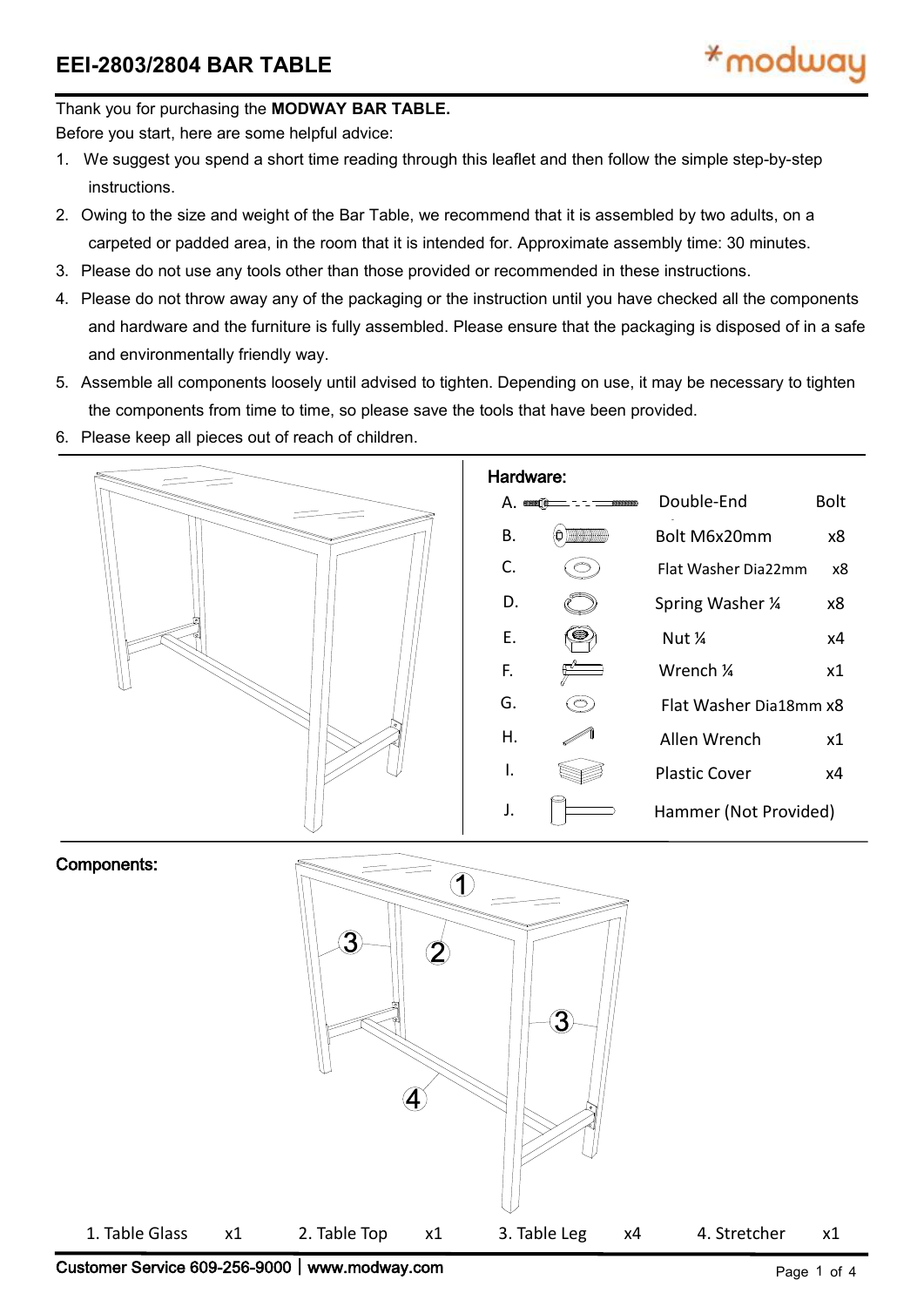

### **STEP 1:**

- 1. Please put **Table Top (2)** upside down on a carpeted or padded area.
- 2. Fully secure 4 pieces of **Double-End Bolts (A)** with 4 pieces of **FlatWashers (C)** and 4 pieces of Spring Washers (D) into the bottom of Table Top (2) as shown.<br>3. Secure the assembled Double-End Bolts (A) towards Table Top (2) by hand as shown.
- 
- 4. Insert **Wrench (F)** without handle into the assembled **Double-End Bolts (A)** and use **Wrench (F)** to fully secure nuts which preassembled on **Double-End Bolts (A)** by inserting half of handle into **Wrench (F)** as shown.



## **STEP 2:**

Put 4 pieces of **Table Legs (3)** to **Table Top (2)** through the assembled **Double-End Bolts (A)** as shown.

**Noted: This side with middle of pre-drilled holes face toward to another leg.**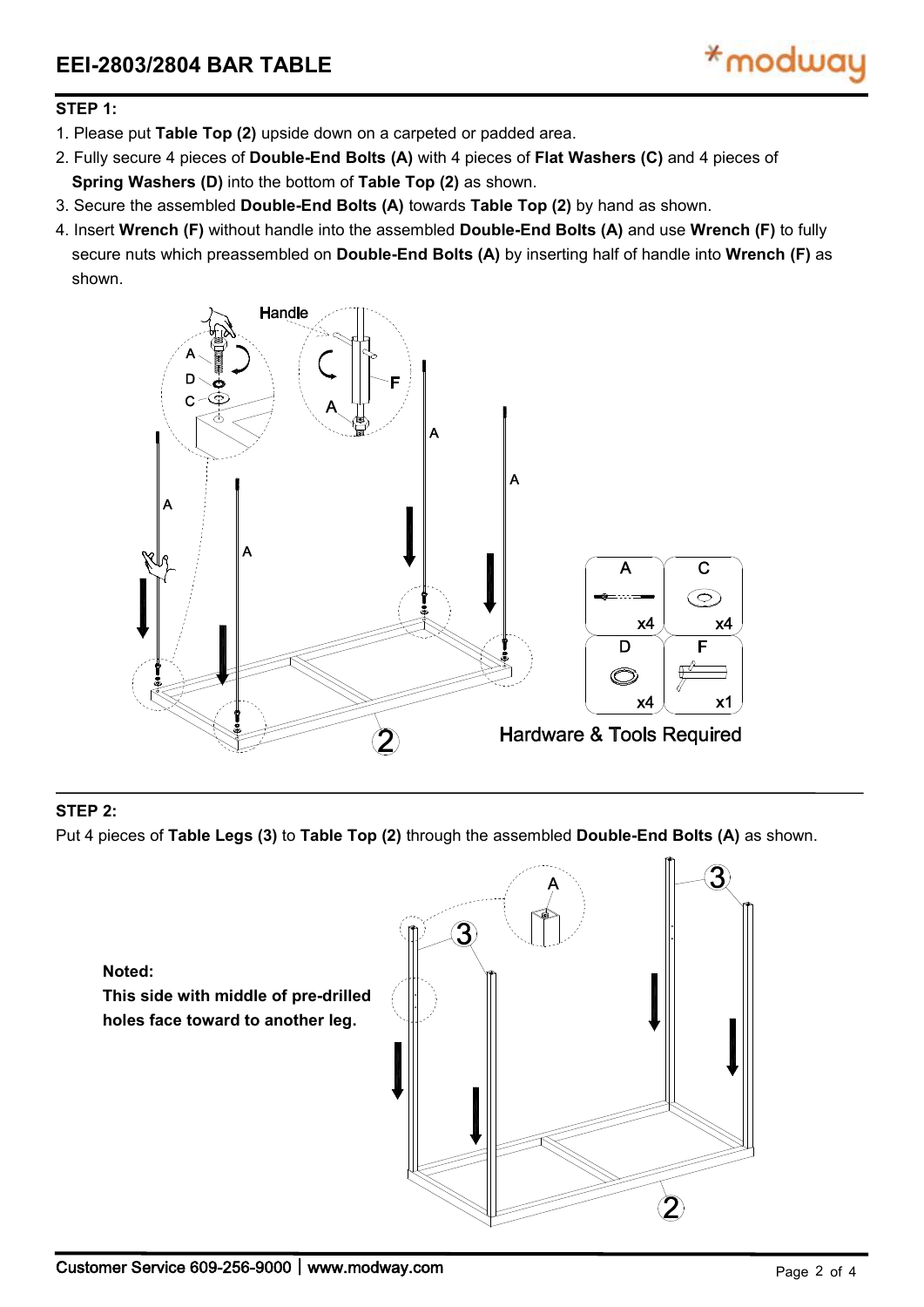

## **STEP 3:**

- 1. Place **Stretcher (4)** to the assembled **Table Top (2)** and **Table Legs(3)** as shown.
- 2. Insert 8 pieces of **Bolts (B)** with 8 pieces of **Flat Washers (G)** into the holes on **Table Legs(3**) through the holes on **Stretcher (4).**
- 3. Use **Allen Wrench (H)** to tighten all **Bolts (B)** clockwise until secure.



#### **STEP 4:**

- 1. Secure 4 pieces of**Nuts (E)**, 4 pieces of**Spring Washers (D)** and 4 pieces of**Flat Washers (C)** to the other end of assembled **Double-End Bolts (A)** as shown.
- 2. Use **Wrench (F)** to tighten all **Nuts (E)** clockwise until secure.